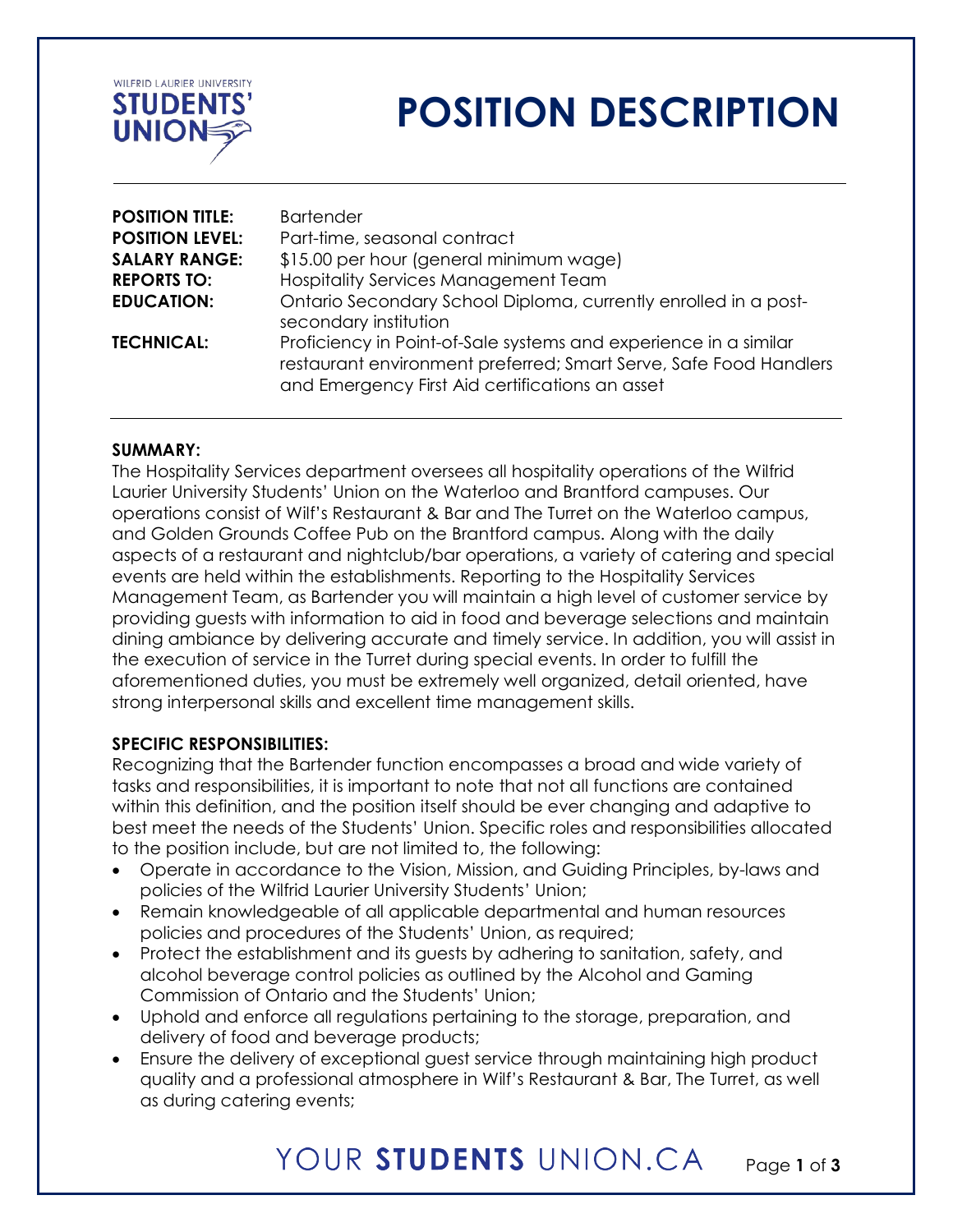

# **POSITION DESCRIPTION**

- Prepare beverages for guests and service according to established recipes and guest request;
- Maintain cleanliness of the bar, including but not limited to, the actual bar, all bar storage areas, bar fridges and all equipment required to prepare beverages;
- Prepare all garnishes required for beverage service;
- Restock products throughout the establishments as requested by other team members and managers;
- Inform management of any product shortages in a timely manner;
- Assist guests with their food and beverage selection(s) by presenting menu(s), suggesting courses, identifying daily specials, advising on appropriate pairings, and answering food preparation questions;
- Transmit orders to the kitchen by recording guests' choices and accurately entering them in the point-of-sale system, ensuring to identify guests' dietary needs and special requests;
- Keep kitchen staff informed by noting timing of meal progression;
- Pick-up and deliver orders from the kitchen in a timely manner;
- Retrieve any additional condiments or accompaniments as requested;
- Respond to any additional guest requirements and ensure to inquire of needs regularly;
- Maintain table setting by removing courses as completed, replenishing utensils as needed, refilling water glasses and being alert to patron spills or other special needs;
- Obtain revenues by totaling charges, issuing bills to guests in a timely manner, accepting payment accordingly and delivering bill and payment to the appropriate register;
- Accurately complete cash-outs by reconciling cash as well as debit and credit transactions;
- Assist in clean-up and take-down after special events;
- Complete assigned side duties according to proper produce and standard; and
- Any other duties as assigned by the Hospitality Services Management Team.

### **WORKING CONDITIONS & TIME COMMITMENT:**

- Part-time, contract position, with an expectation to work a minimum of 15-25hrs a week;
- Traditional hours of operation for both Wilf's Restaurant & Bar and The Turret are 11:00am to 2:00am, 7 days a week, therefore evening and weekend work hours are to be expected;
- Due to the nature of the hospitality services industry, it should be noted that hours may vary, often being irregular, and may be modified at any time by the Director, Hospitality Services and;
- Work will mainly be completed standing and moving around the establishment. As well, the following physical activities are required as a major job function within this position:
	- o Walking and standing as a major job function;

### YOUR STUDENTS UNION.CA Page **2** of **3**